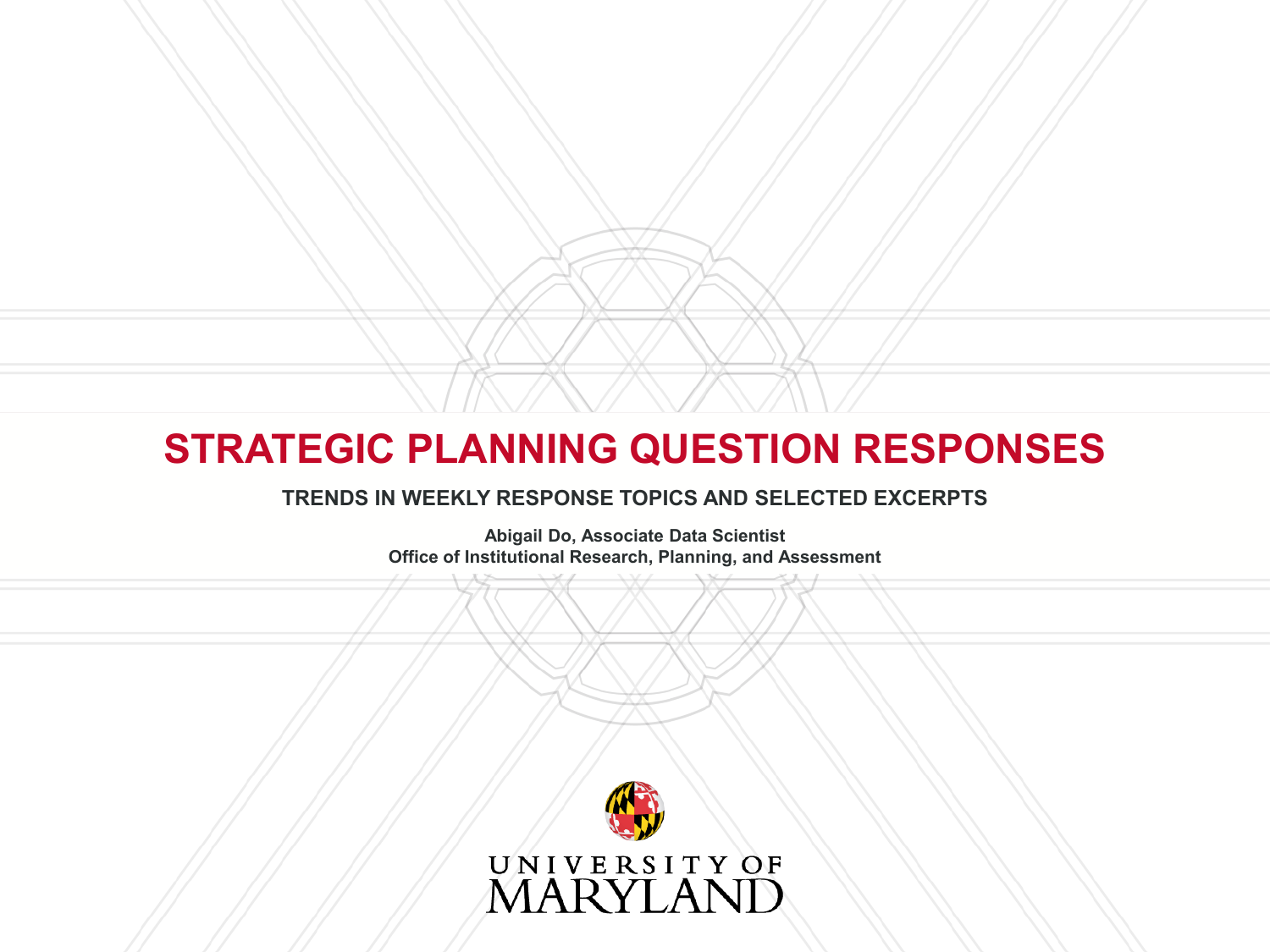### **Strategic Planning Question Responses Week 1 (9/23/21), 218 Responses**

Prompt: What's one way we could make UMD a more respectful, inclusive and supportive place to live, work and learn?



for more than one topic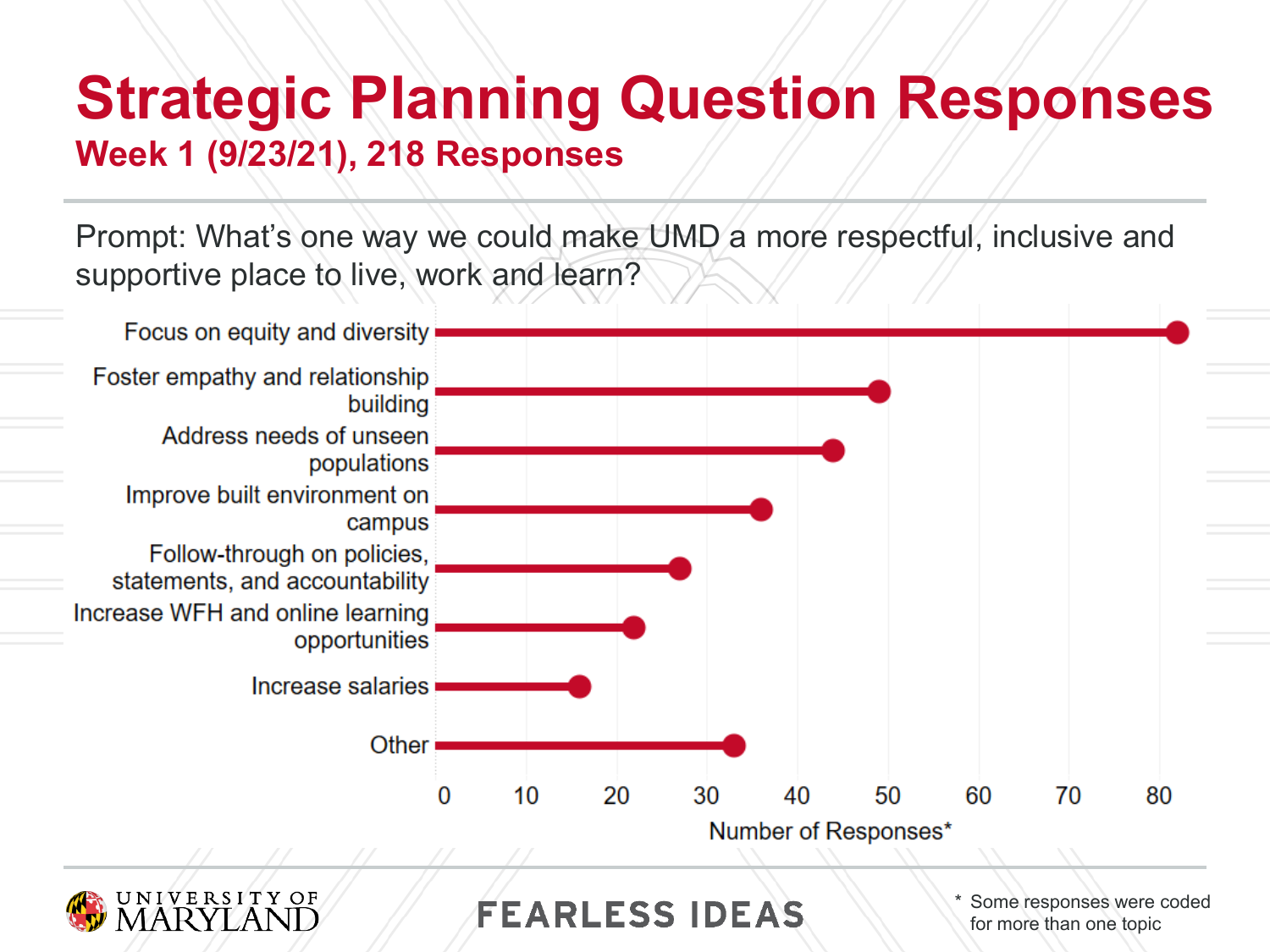#### **Week 1: What's one way we could make UMD a more respectful, inclusive and supportive place to live, work and learn?**

- "We can say we're a socially just campus but we really won't be until we are willing to change our policies to do what is right vs. what will look good in the eyes of public opinion."
- "There is a notion in some units that faculty are more special than staff. I realize that people in faculty positions have studied hard, but they are not better than others. I suggest more support of non-traditional paths to scholarship or subject knowledge and subject expertise, via position descriptions and job notices could help."
- "UMD can become more respectful and inclusive by providing mandatory trainings for faculty, especially the older generation of faculty who tend to be less inclined to practice Diversity, Equity, and Inclusion principles. UMD can become more supportive by providing more affordable child care for students, faculty, and staff."
- "One way to make UMD a much more inclusive and supportive place to live, work, and learn would be to not treat the options for impaired people differently than others. … [O]n campus there are exclusive designs such as the main entrance being accessible by stairs only and the elevator in the back. Forcing those who are impaired to reroute and take a completely different way to reach the same destination as other student[s] is wrong and degrading."

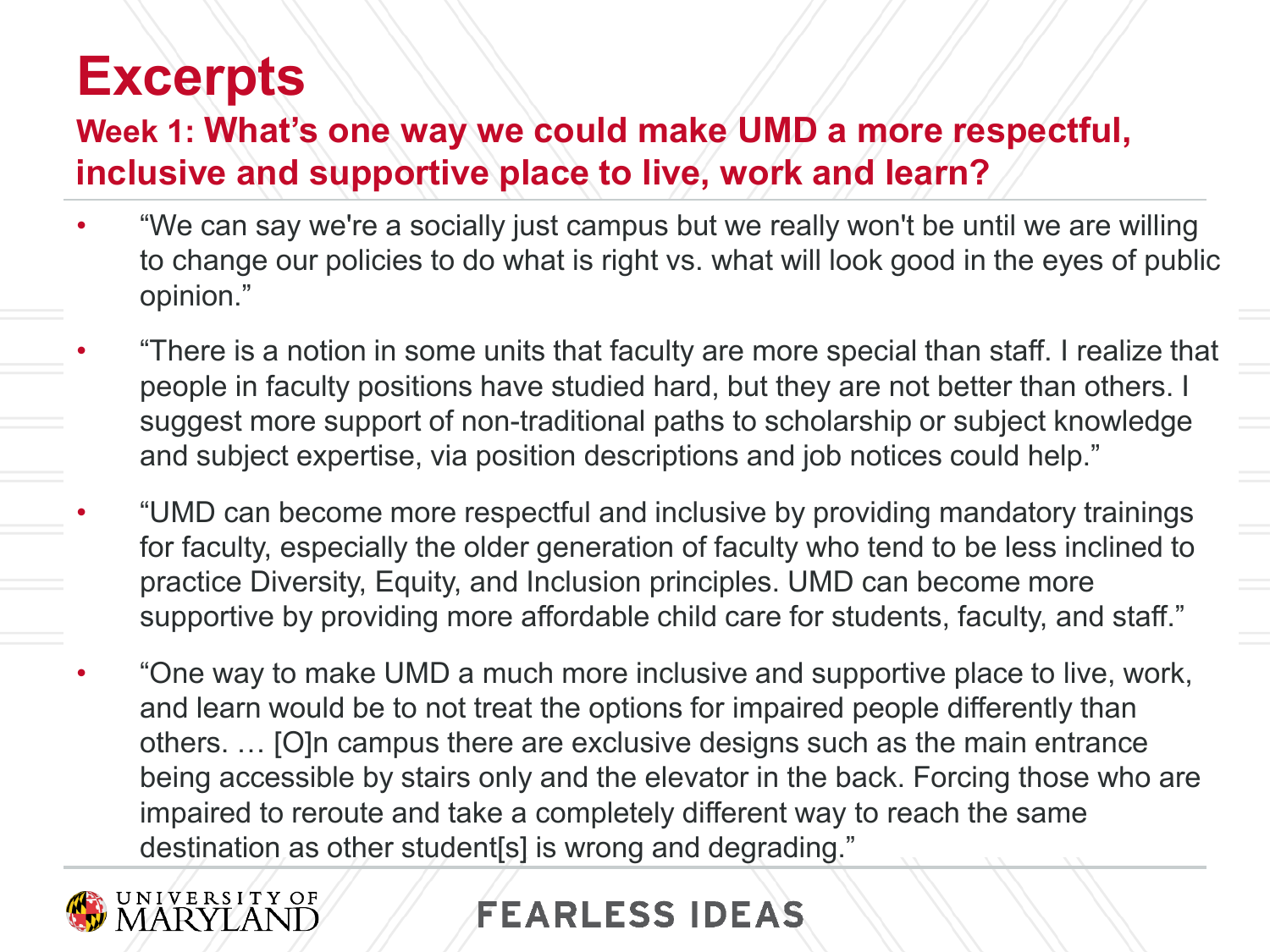# **Strategic Planning Question Responses**

#### **Week 2 (9/30/21), 26 Responses**

Prompt: As we look ahead, what do we want the world to be? What is UMD's role in creating that future?

### What do we want the world to be?





**FEARLESS IDEAS** 

\* Some responses were coded for more than one topic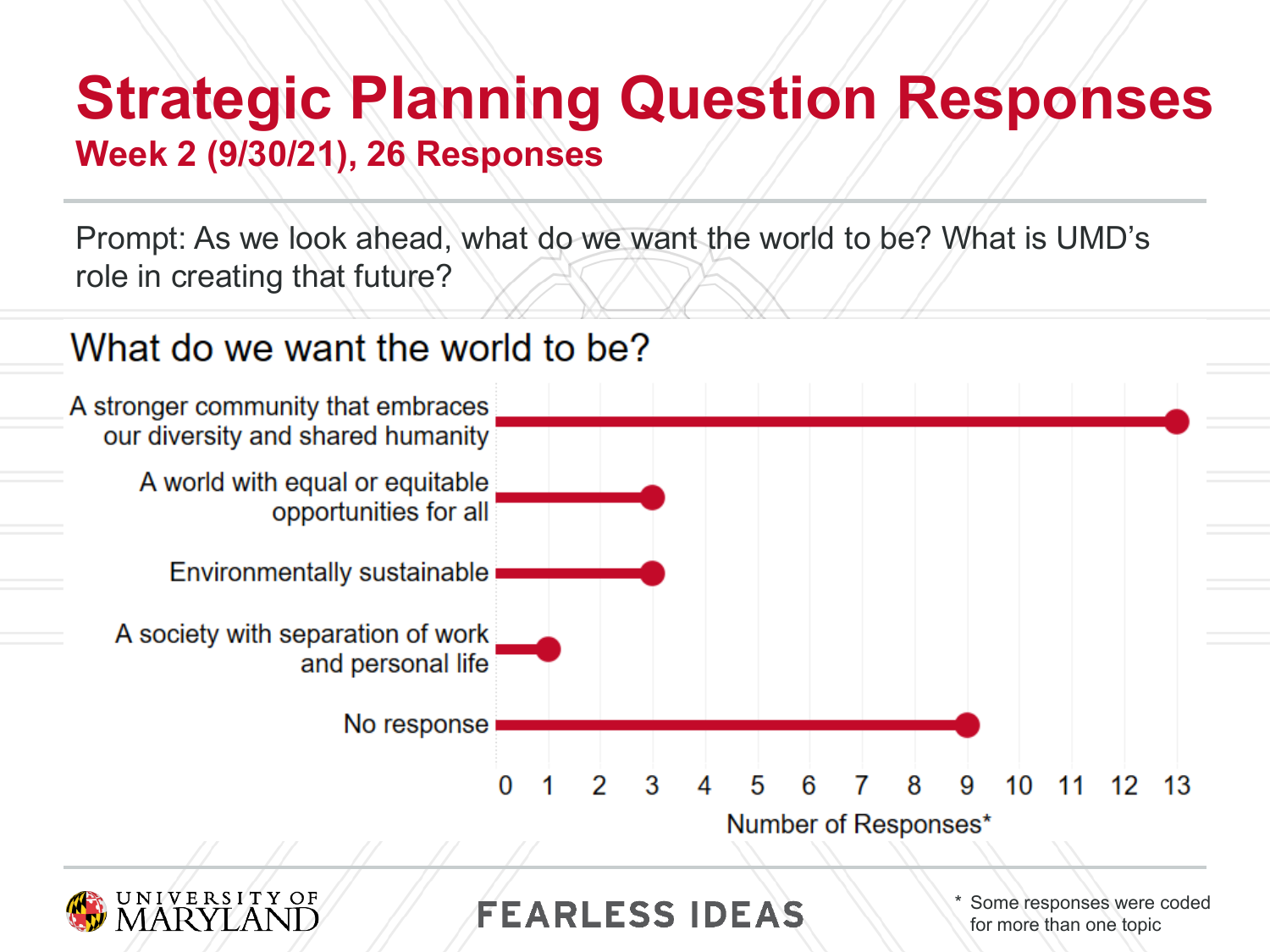# **Strategic Planning Question Responses**

**Week 2b (9/30/21), 26 Responses**

### What is UMD's role in creating that future?



**FEARLESS IDEAS** 

\* Some responses were coded for more than one topic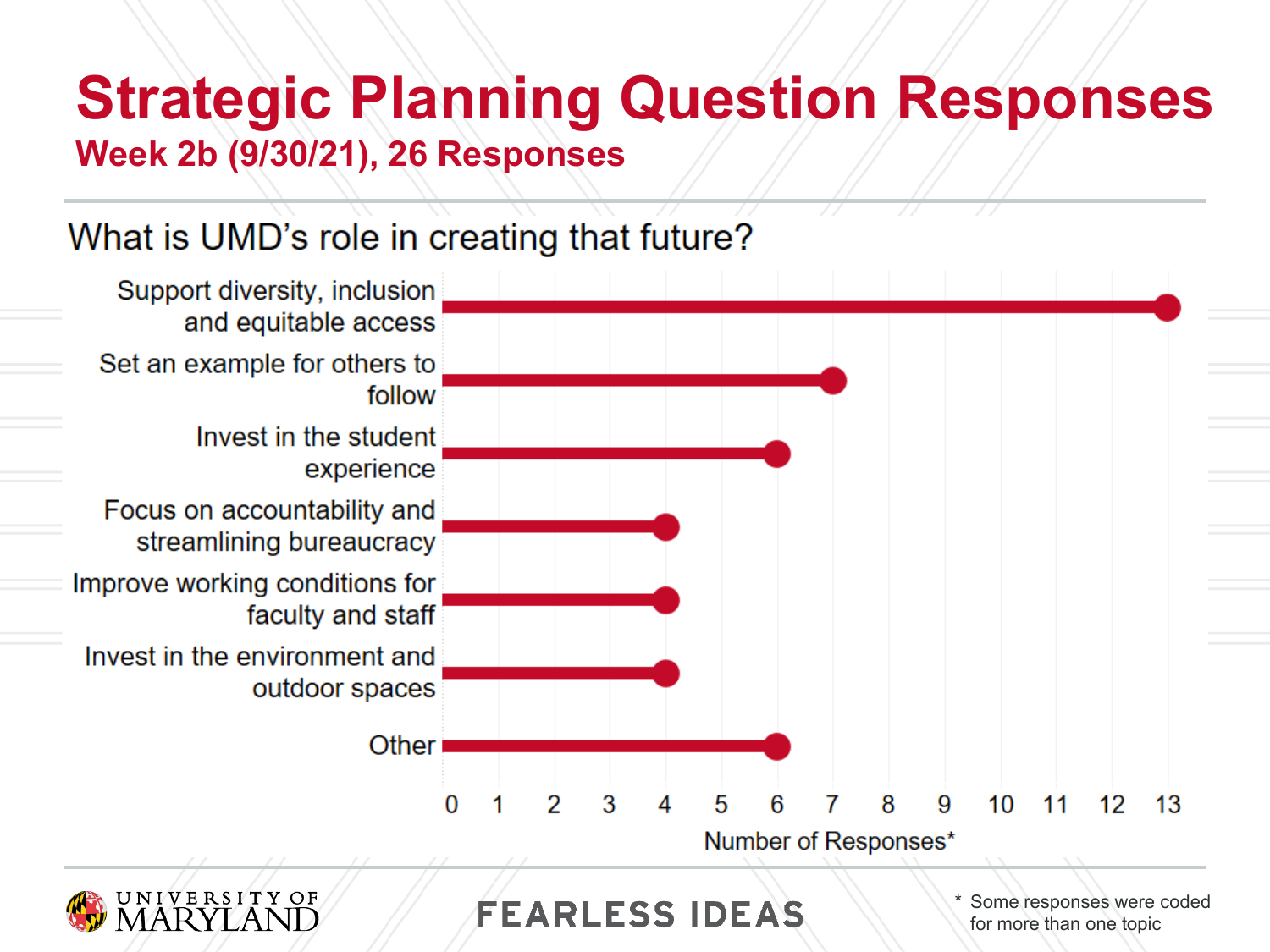#### **Week 2: As we look ahead, what do we want the world to be? What is UMD's role in creating that future?**

The Future:

- "If the pandemic and political situation have taught us anything, it is that science and technology—while important— are not enough to save our world. We need the arts and humanities to bring people together and demonstrate our shared humanity."
- "I have dreamed of a shared university-wide DEI and shared leadership/community engagement curriculum and specific, scaffolded learning that the university commits to for students. I have dreamed that we as an institution take bold steps in taking responsibility for what students learn about DEI, leadership development and civic engagement in their time at UMD."

UMD's Role:

- "I think as educators, we play an important role in training leaders and world citizens who have the tools and perspective to be curious, ask good questions, and seek to understand complex people and phenomena with nuance and thoughtfulness.
- "I think UMD needs to serve as an example of what a sustainable thriving community should look like as a way to help influence the world outside of our community."

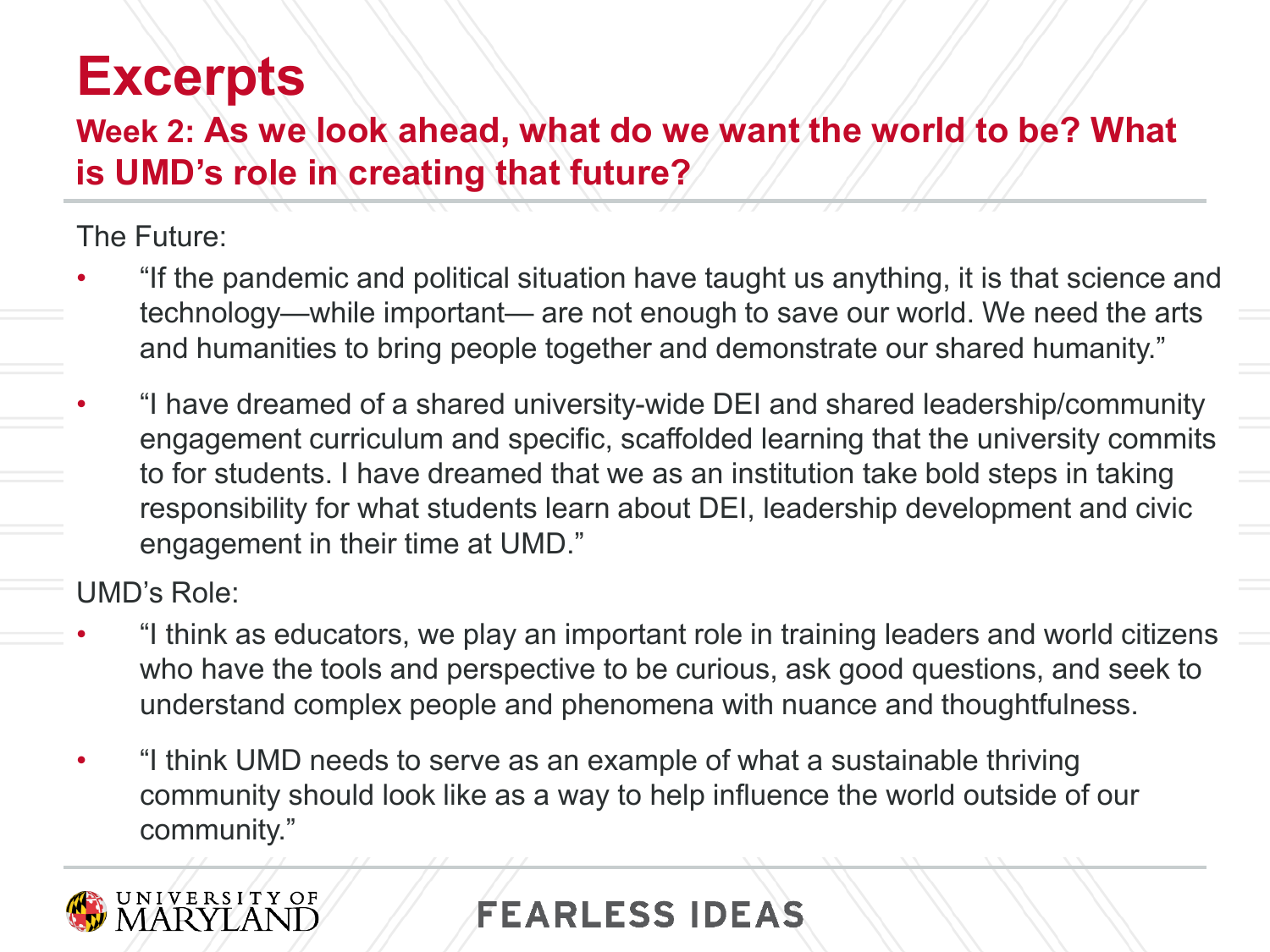### **Strategic Planning Question Responses Week 3 (10/7/21), 29 Responses**

Prompt: What can we do to nurture a culture of bold thinking, discovery, innovation and impact?





**FEARLESS IDEAS** 

\* Some responses were coded for more than one topic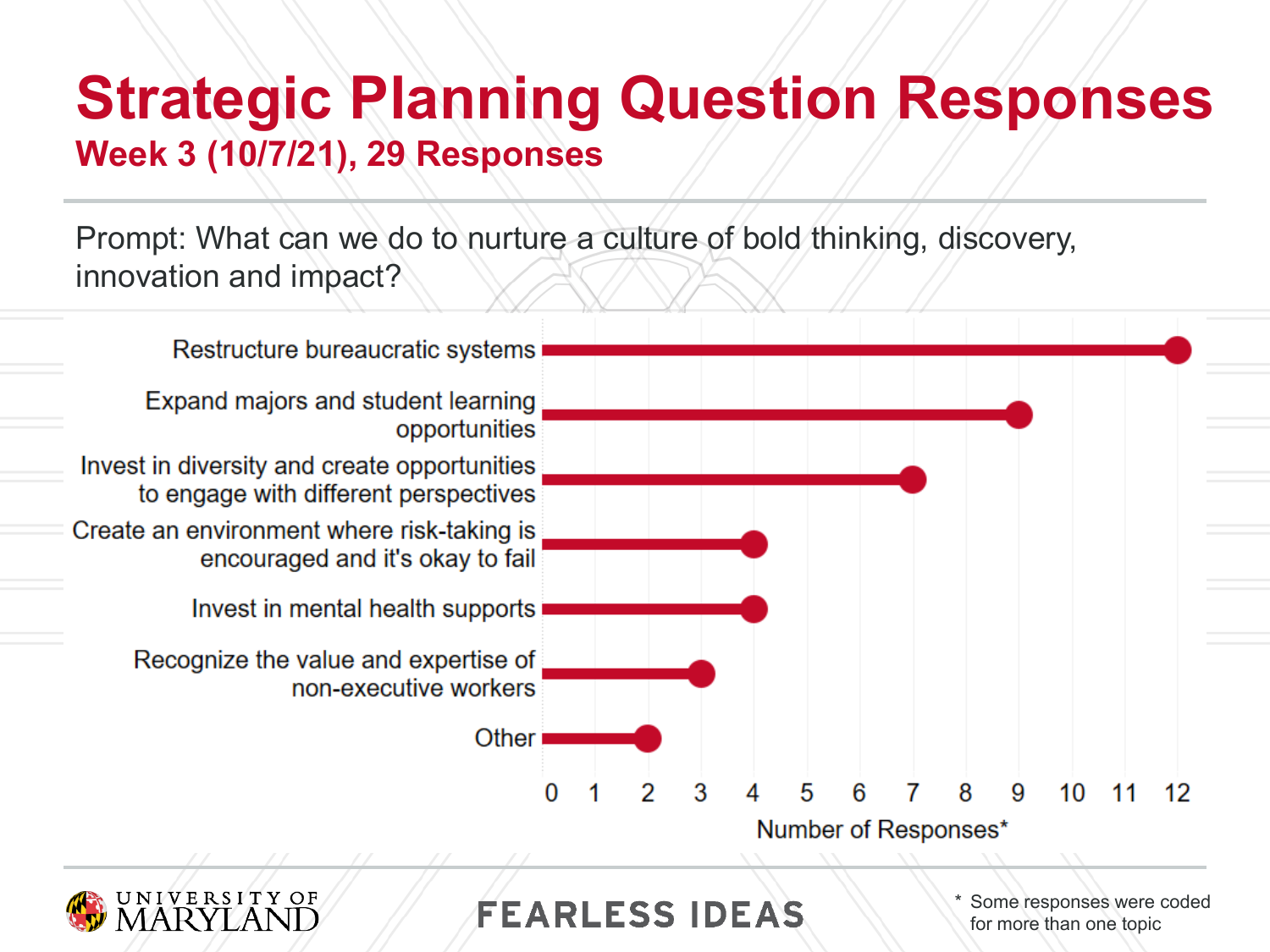#### **Week 3: What can we do to nurture a culture of bold thinking, discovery, innovation and impact?**

- "The antiquated systems, organizational cultures and policies work against the ability to create, innovate and discover."
- "One of the most impactful growth experiences for students is working on multi-disciplinary project teams that address actual problems on behalf of actual stakeholders. …Learning to embrace knowledge, perspectives and talents that come from different academic backgrounds is a core careerready competency."
- "Help define the difference between perfection and greatness. To encourage people to take risks, they have to know it's ok to fail or for somethings to be done well but not everything has to be 110%."
- "Mental health struggles are here, are common, and are exactly what will hold many people back from fulfilling their potential, making an impact, and thinking creatively and boldly."

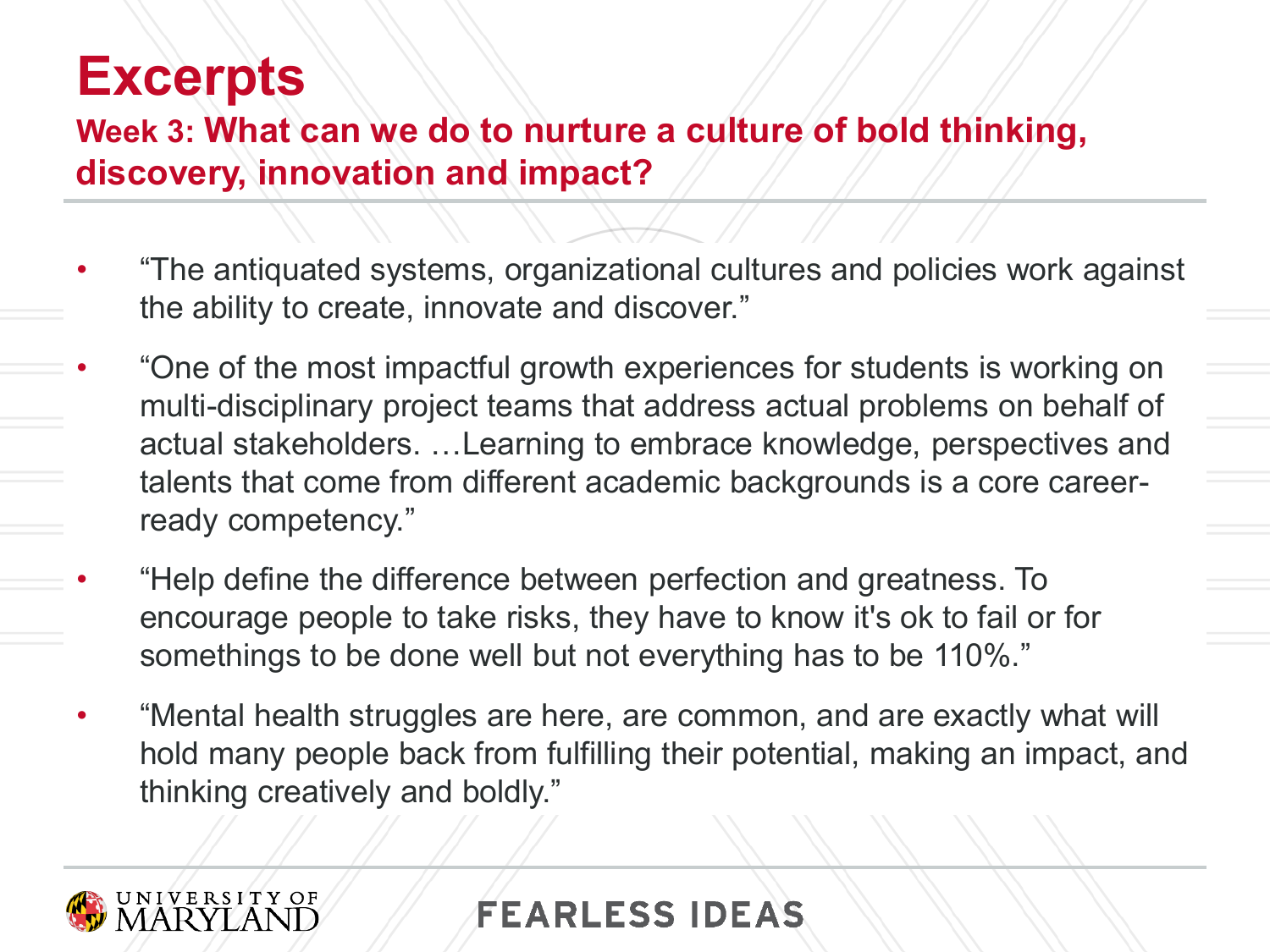### **Strategic Planning Question Responses Week 4 (10/14/21), 7 Responses**

Prompt: How might we embrace interconnectivity in our teaching, scholarship and public service?

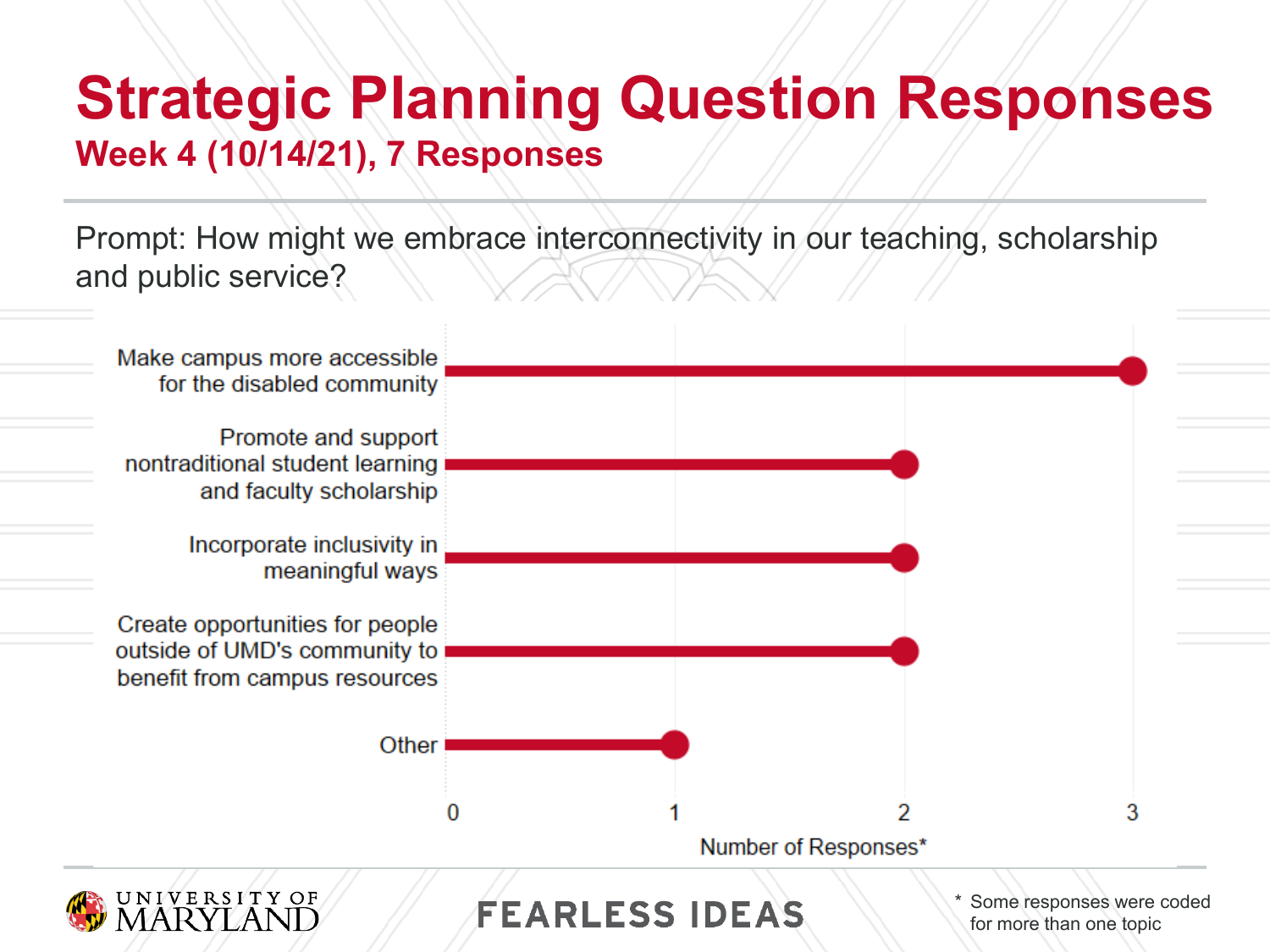### **Week 4: How might we embrace interconnectivity in our teaching, scholarship and public service?**

- "One way I think the university can embrace the interconnectivity in our teaching, scholarship, and public service is by expanding what kinds of teaching, scholarship, and service the university values."
- "Truly seek out, elevate and value the voices, perspectives, contributions and humans who have not been included so they can show you ways to connect with others."
- "The key is to be inclusive without being excessively shoe-horned in."

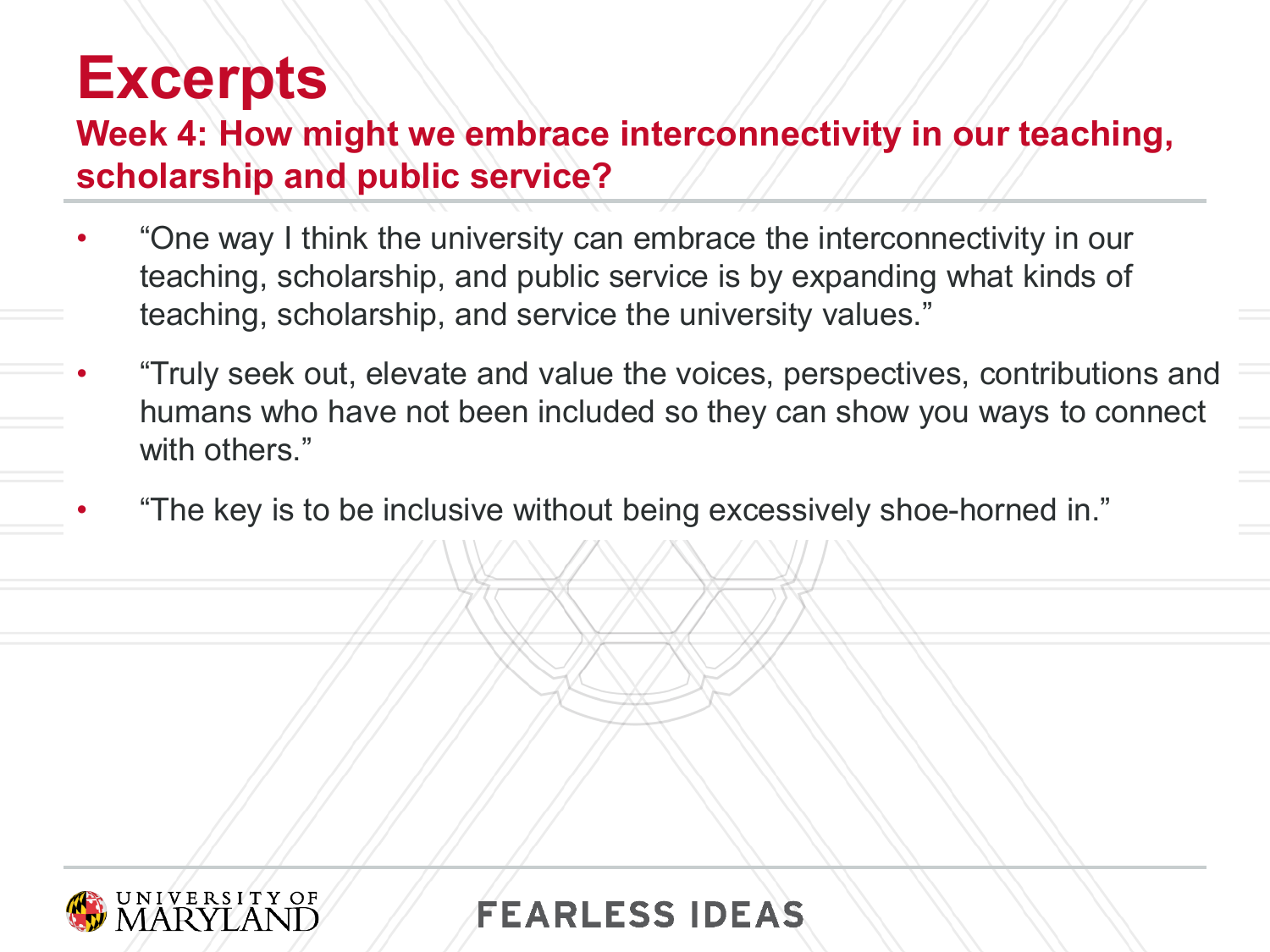### **Strategic Planning Question Responses Week 5 (10/21/21), 21 Responses**

Prompt: What grand challenge is the University of Maryland uniquely positioned to impact?

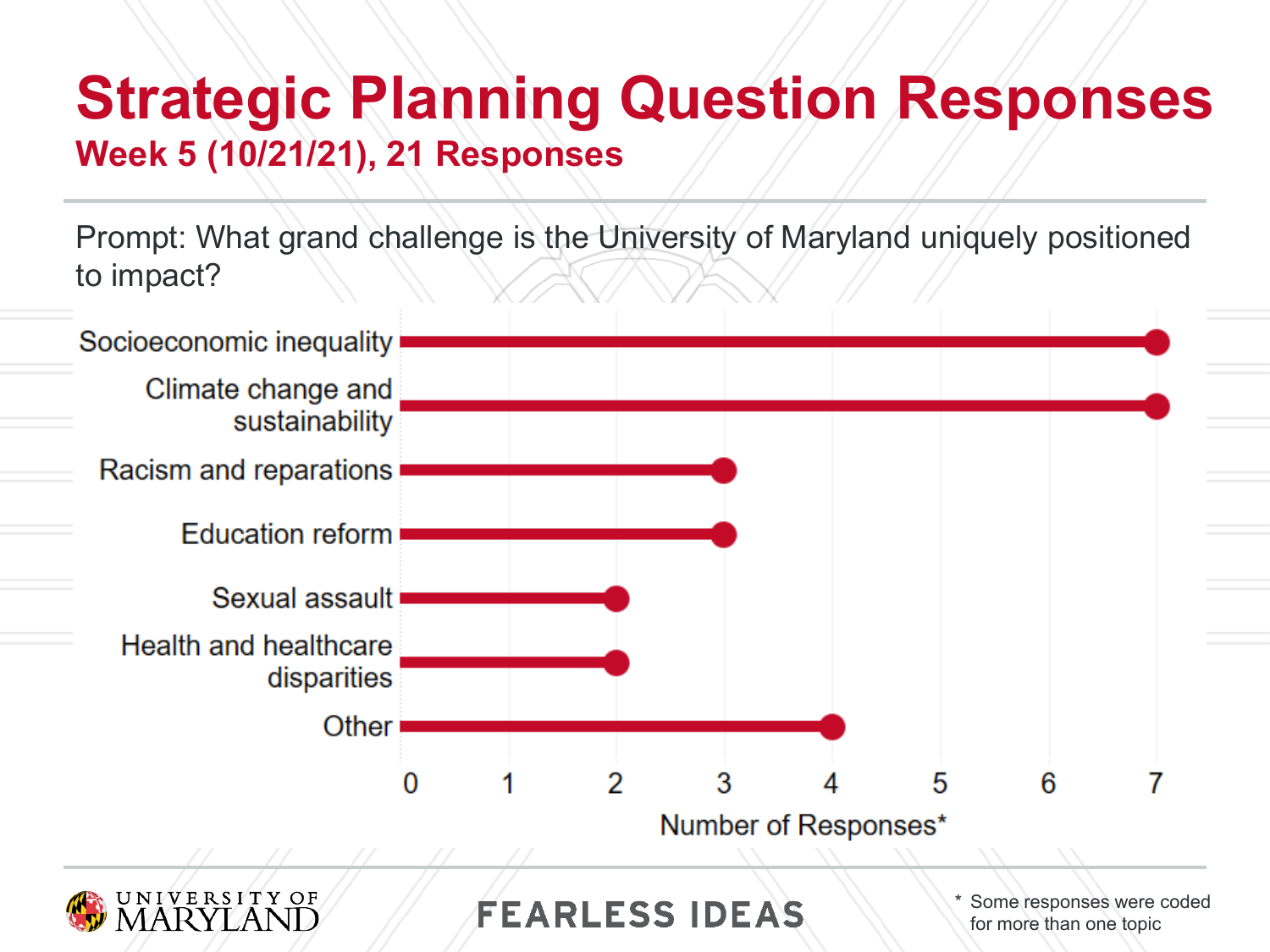#### **Week 5: What grand challenge is the University of Maryland uniquely positioned to impact?**

- "UMD's massive student body, progressive, idealistic leadership, and location near DC, where so many important political leaders reside, make it an amazing school to help take action against climate change."
- "UMD is uniquely positioned to impact many of the worlds grand challenges like racism, poverty, healthcare inequalities, climate change, criminal justice reform and so much more because of our proximity to DC, Baltimore, Annapolis and our diverse fields of study. The key to making this impact may be to have students and faculty from different colleges work together to tackle all aspects of the issue."
- "The most impact anyone can make is looking at where their privilege intersects with others' oppression. As a flagship state institution built on stolen land with slaveholder money, UMD is uniquely positioned to be a national voice on how land grant universities can take a leading role in meaningful reparations to the First Nations of the area and the descendants of slaves in Maryland."

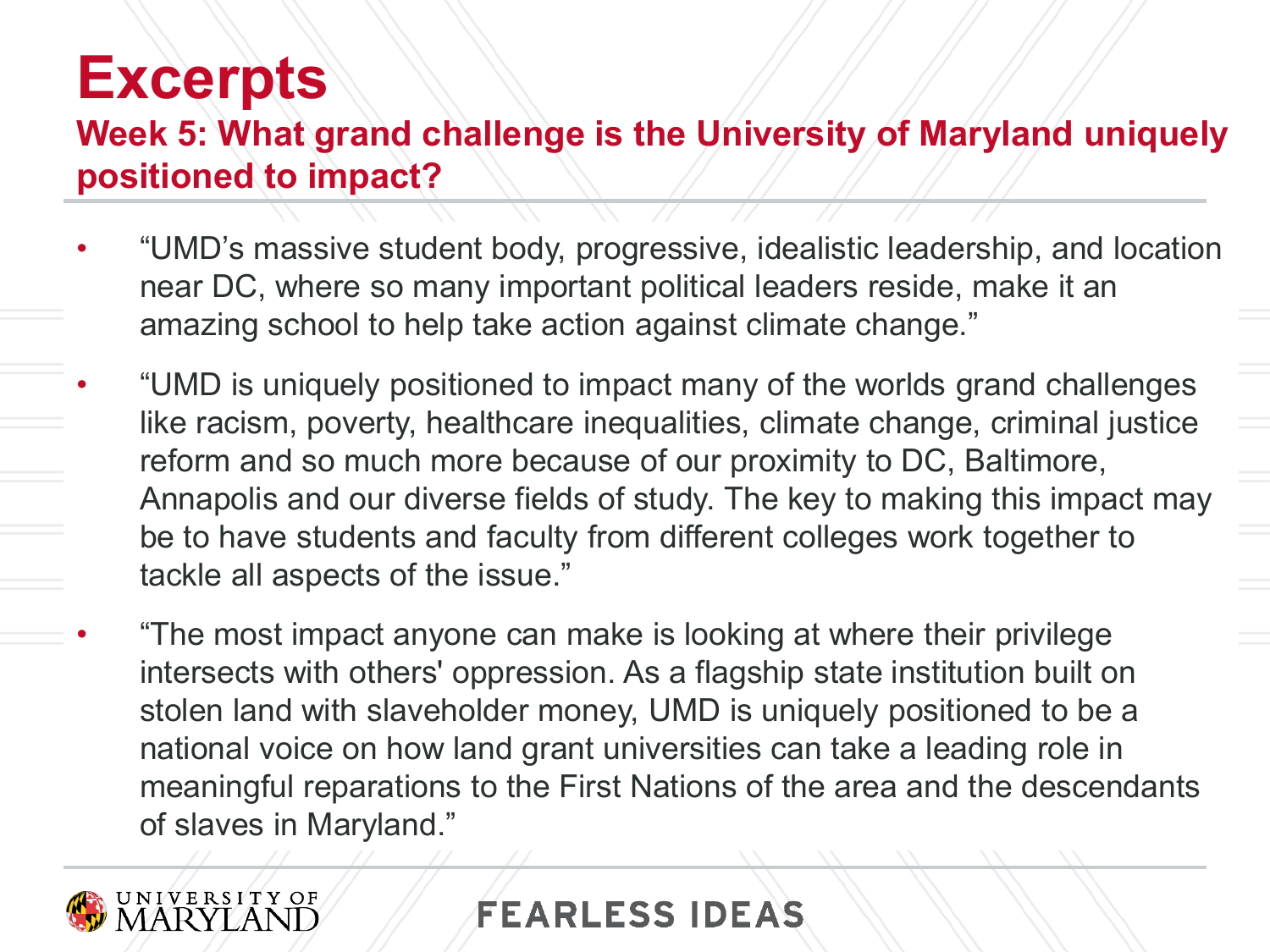### **Strategic Planning Question Responses Week 6 (10/28/21), 18 Responses**

Prompt: What is one way we could enhance the student experience?



for more than one topic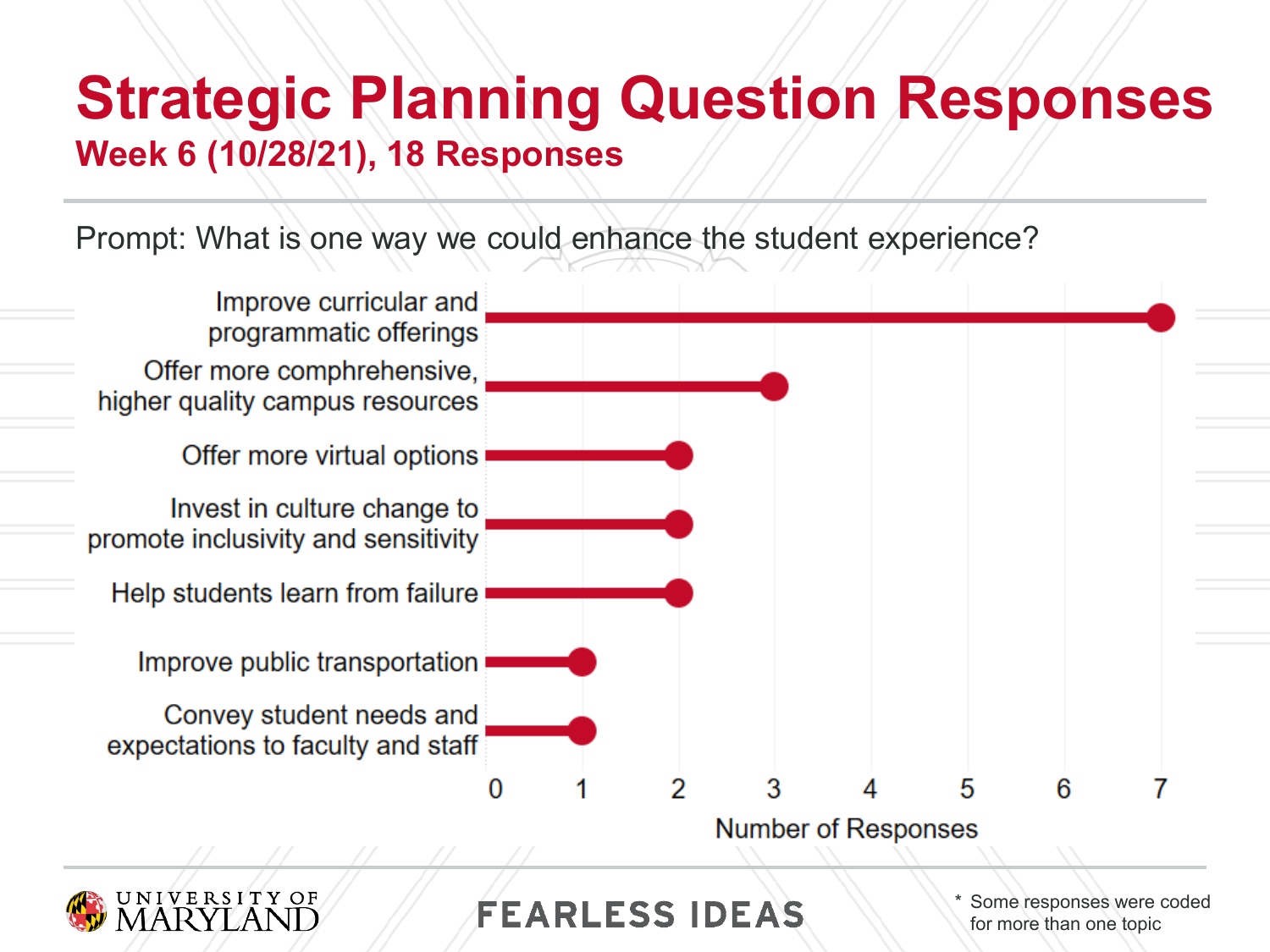#### **Week 6: What is one way we could enhance the student experience?**

- "Every student should have to / have the opportunity to take a truly experiential and hands-on class in the first two years."
- "Invest deeply in culture change (among students, faculty, staff and alumni alike) in order to foster the kind of safe and inclusive culture that's needed to allow students (and staff/faculty/alumni that support them) to think boldly and creatively and step outside their comfort zones."
- "Required UNIV 100 with standardized curriculum, including engaging in dialogue, exploring identity, getting the most out of your classes (participating in class, meeting with profs, etc.), getting involved (jobs, clubs, internships, research, study abroad), resources, Mental Health First Aid (or Campus Connect when that is available) for suicide prevention, bystander training, academic planning, goal-setting, self-care, career prep, academic integrity."

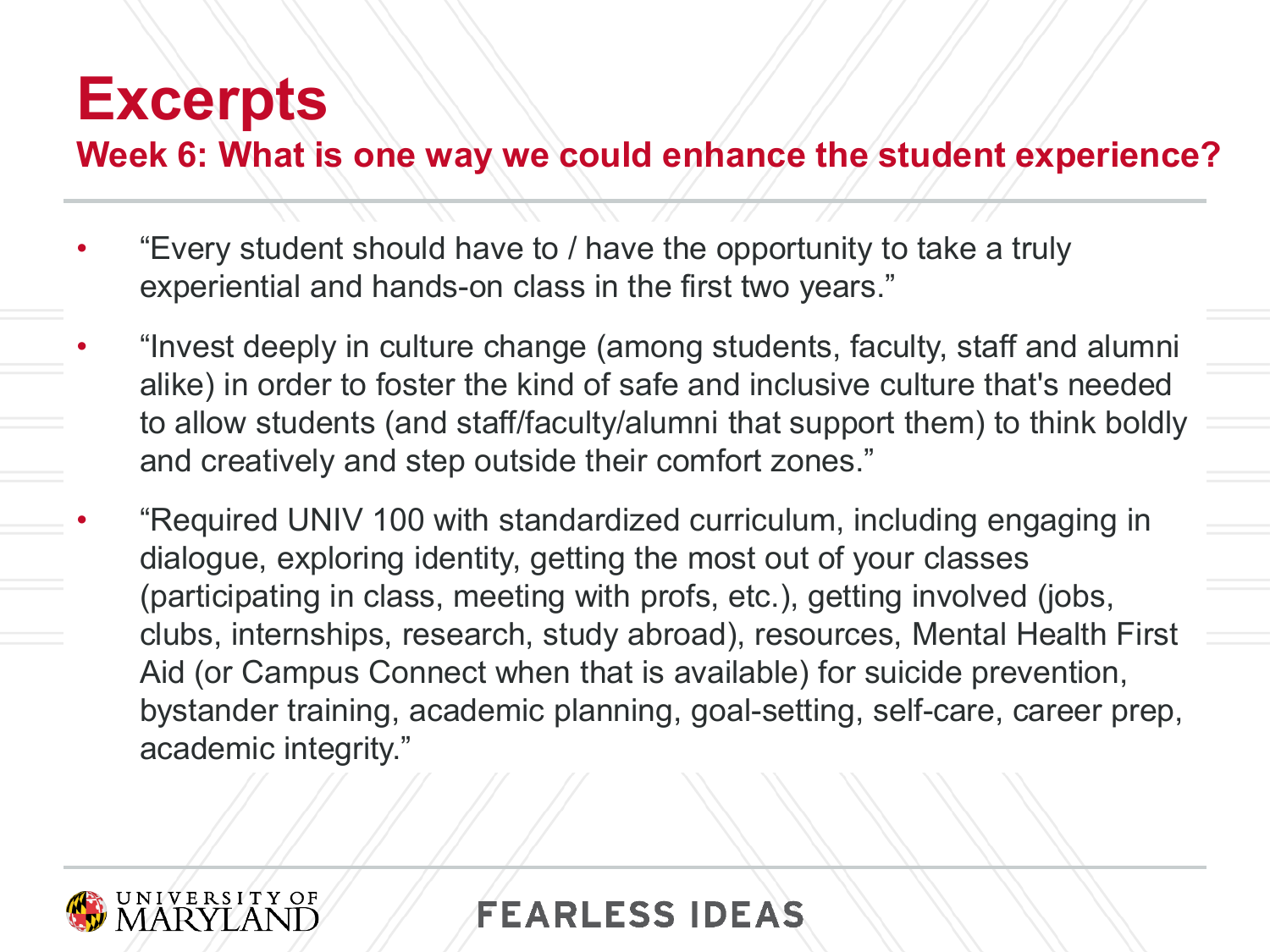### **Strategic Planning Question Responses Week 7 (11/4/21), 38 Responses**

Prompt: What is one area you would like to see us improve in terms of how we operate?